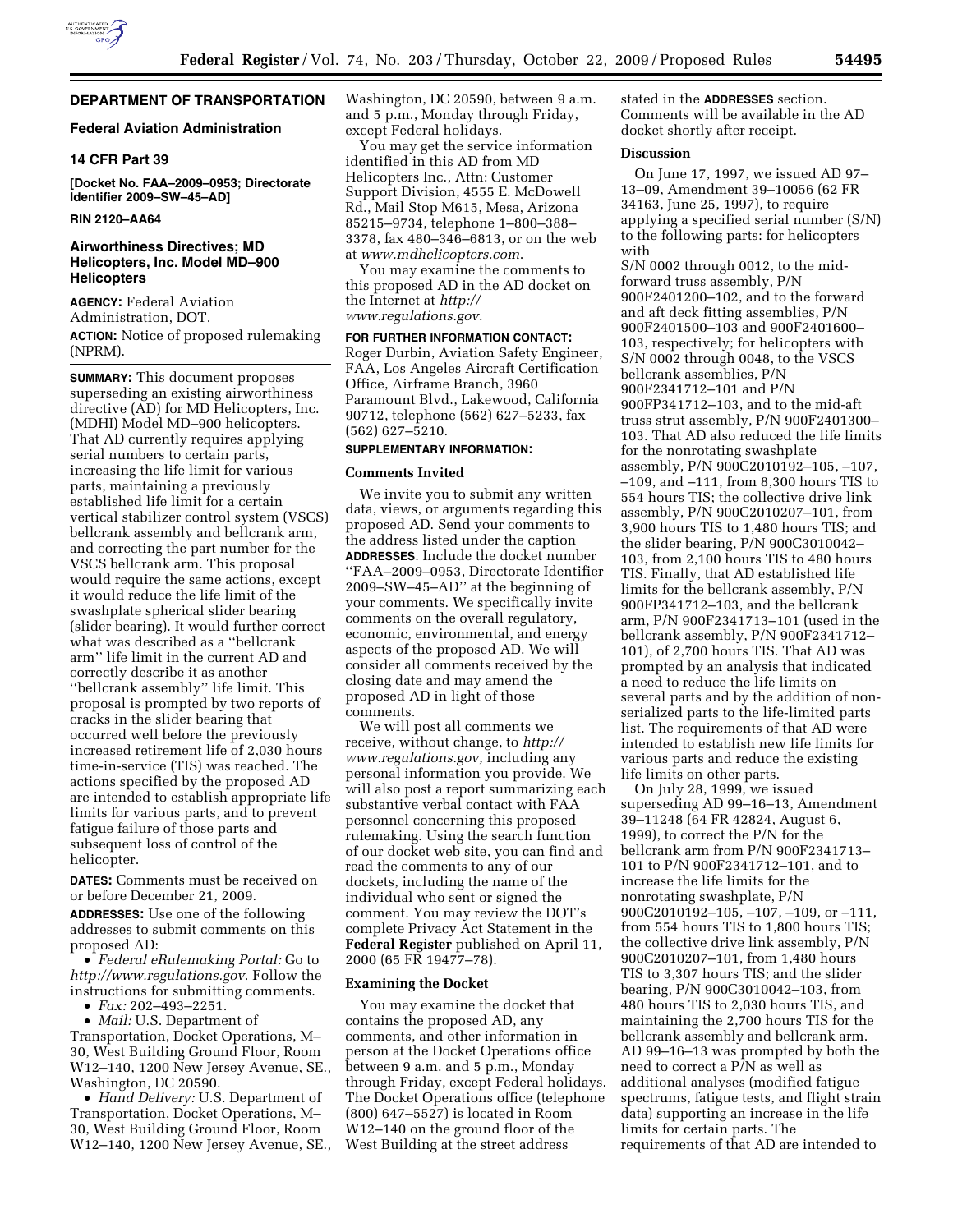increase the life limits of various parts, correct the bellcrank arm P/N, and specify applying serial numbers to various parts.

Since issuing AD 99–16–13, we have received two reports from the manufacturer of cracks in the attachment ear of the slider bearing, P/N 900C3010042–103. A review of the service history and a further review of the design data for the slider bearing now indicate that a reduced life limit is required to maintain continued operational safety. The manufacturer has made available an alternate replacement slider bearing, P/N 900C3010042–105, that has improved durability characteristics and an increased life limit of 12,807 hours TIS. Further, we have determined that even though we corrected P/N ''900F2341713–101'' to read ''900F2341712–101'' in AD 99–16–13, we incorrectly described the part as a ''bellcrank arm'' in both AD 99–16–13 and AD 97–13–09. The correct nomenclature for P/N 900F2341712–101 is ''bellcrank assembly.'' We propose to correct that error in this action.

We have reviewed MD Helicopters Service Bulletin SB900–096, dated February 28, 2005, which contains a reduction of the life limit of the slider bearing from 2,030 hours TIS to 700 hours TIS.

This previously described unsafe condition is likely to exist or develop on other helicopters of the same type design. Therefore, the proposed AD would supersede AD 99–16–13 to decrease the life limit of the slider bearing from 2,030 hours TIS to 700 hours TIS. Additionally, this AD changes the nomenclature for P/N 900F2341712–101 from bellcrank arm to bellcrank assembly. The proposed AD would also retain the requirements of the existing AD to apply serial numbers to various parts, and retain the life limits of various other parts.

We estimate that this proposed AD would affect 27 helicopters of U.S. registry and that it would take approximately 2.5 work hours per helicopter to accomplish the serialization of the affected parts at an average rate of \$80 per work hour. Additionally, it is estimated that 8 of those aircraft will require replacement of the slider bearing, which will require approximately 7 work hours to accomplish at an average rate of \$80 per work hour. Required parts would cost \$11,080 per helicopter for the slider bearing. Based on these figures, we estimate the total cost impact of the proposed AD on U.S. operators to be \$98,520.

### **Regulatory Findings**

We have determined that this proposed AD would not have federalism implications under Executive Order 13132. Additionally, this proposed AD would not have a substantial direct effect on the States, on the relationship between the national Government and the States, or on the distribution of power and responsibilities among the various levels of government.

For the reasons discussed above, I certify that the proposed regulation:

1. Is not a ''significant regulatory action'' under Executive Order 12866;

2. Is not a ''significant rule'' under the DOT Regulatory Policies and Procedures (44 FR 11034, February 26, 1979); and

3. Will not have a significant economic impact, positive or negative, on a substantial number of small entities under the criteria of the Regulatory Flexibility Act.

We prepared a draft economic evaluation of the estimated costs to comply with this proposed AD. See the AD docket to examine the draft economic evaluation.

#### **Authority for This Rulemaking**

Title 49 of the United States Code specifies the FAA's authority to issue rules on aviation safety. Subtitle I, section 106, describes the authority of the FAA Administrator. Subtitle VII, Aviation Programs, describes in more detail the scope of the Agency's authority.

We are issuing this rulemaking under the authority described in subtitle VII, part A, subpart III, section 44701, 'General requirements." Under that section, Congress charges the FAA with promoting safe flight of civil aircraft in air commerce by prescribing regulations for practices, methods, and procedures the Administrator finds necessary for safety in air commerce. This regulation is within the scope of that authority because it addresses an unsafe condition that is likely to exist or develop on products identified in this rulemaking action.

### **List of Subjects in 14 CFR Part 39**

Air transportation, Aircraft, Aviation safety, Safety.

### **The Proposed Amendment**

Accordingly, pursuant to the authority delegated to me by the Administrator, the Federal Aviation Administration proposes to amend part 39 of the Federal Aviation Regulations (14 CFR part 39) as follows:

# **PART 39—AIRWORTHINESS DIRECTIVES**

1. The authority citation for part 39 continues to read as follows:

**Authority:** 49 U.S.C. 106(g), 40113, 44701.

### **§ 39.13 [Amended]**

2. Section 39.13 is amended by removing Amendment 39–11248 (64 FR 42824, August 6, 1999), and by adding a new airworthiness directive (AD), to read as follows:

**MD Helicopters, Inc. Model MD–900** 

**Helicopters:** Docket No. FAA–2009– 0953; Directorate Identifier 2009–SW– 45–AD. Supersedes AD 99–16–13, Amendment 39–11248, Docket No. 98– SW–42–AD.

*Applicability* 

MD–900 helicopters, certificated in any category.

#### *Compliance*

Required as indicated, unless accomplished previously.

To establish appropriate life limits for various parts, and to prevent fatigue failure of those parts and subsequent loss of control

of the helicopter, accomplish the following: (a) Remove from service as follows:

(1) The nonrotating swashplate assembly,

part number (P/N) 900C2010192–105, –107,  $-109$ , or  $-111$ , on or before 1,800 hours timein-service (TIS).

(2) The collective drive link assembly, P/N 900C2010207–101, on or before 3,307 hours TIS.

(3) The swashplate spherical slider bearing, P/N 900C3010042–103, on or before 700 hours TIS.

(4) The vertical stabilizer control system (VSCS) bellcrank assembly, P/N 900FP341712–103, and bellcrank assembly, P/N 900F2341712–101, on or before 2,700 hours TIS.

(b) Within 100 hours TIS:

(1) For Model MD–900 helicopters with serial numbers (S/N) 900–00002 through 900–00012, apply the appropriate S/N to the mid-forward truss assembly, P/N 900F2401200–102, and the forward and aft deck-fitting assemblies, P/N 900F2401500– 103 and P/N 900F2401600–103.

(2) For Model MD–900 helicopters with S/N 900–00002 through 900–00048, apply S/N to the left and right VSCS bellcrank assemblies, P/N 900F2341712–101 and P/N 900FP341712–103, and the mid-aft truss strut assembly, P/N 900F2401300–103.

(3) Apply the S/N, as specified in paragraphs (b)(1) and (b)(2) of this AD, adjacent to the existing P/N, as listed in Appendix A of this AD, using permanent ink or paint. When dry, apply a clear coat over the S/N.

(c) This AD revises the Airworthiness Limitations Section of the MD–900 Maintenance Manual by increasing the life limits for certain parts and reducing the life limit of the slider bearing.

**Note:** The Airworthiness Limitations Section of the MD–900 Rotorcraft Maintenance Manual, Reissue 1, Revision 25,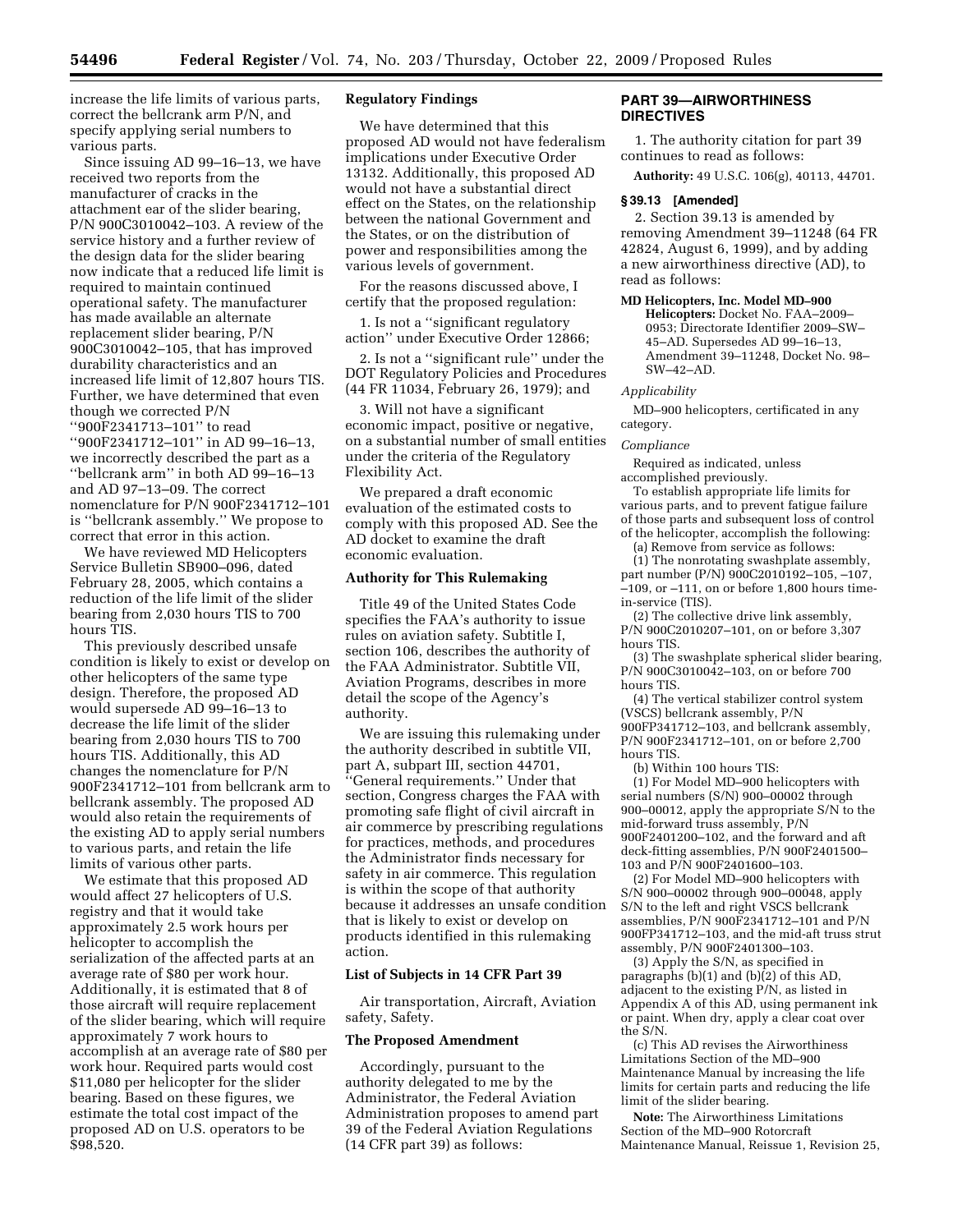dated April 16, 2006, and MD Helicopters Service Bulletin SB900–096, dated February 28, 2005, pertain to the subject of this AD. To request a different method of compliance or a different compliance time for this AD, follow the procedures in 14 CFR 39.19. Contact the Manager, Los Angeles Aircraft Certification Office, FAA, for information

about previously approved alternative methods of compliance.

**BILLING CODE 4910–13–P** 

| Appendix A                                                   |  |  |  |  |  |  |
|--------------------------------------------------------------|--|--|--|--|--|--|
| VSCS Bellcrank, Mid-Aft Strut and Deck Fitting Serialization |  |  |  |  |  |  |

| Serial Number To Be Applied |                                                                       |                                               |                       |  |  |
|-----------------------------|-----------------------------------------------------------------------|-----------------------------------------------|-----------------------|--|--|
| Aircraft Ser. No.           | <b>VSCS Belicrank Assembly</b><br>900F2341712-101 and 900FP341712-103 | <b>Strut Assy, Mid-Aft</b><br>900F2401300-103 |                       |  |  |
|                             | <b>LH VSCS</b>                                                        | <b>RH VSCS</b>                                |                       |  |  |
| 0002                        | 009999-0001                                                           | 009999-0002                                   | Previously serialized |  |  |
| 0008                        | 009999-0003                                                           | 009999-0004                                   | Previously serialized |  |  |
| 0010                        | 009999-0005                                                           | 009999-0006                                   | Previously serialized |  |  |
| 0011                        | 009999-0007                                                           | 009999-0008                                   | Previously serialized |  |  |
| 0012                        | 009999-0009                                                           | 009999-0010                                   | Previously serialized |  |  |
| 0013                        | 009999-0011                                                           | 009999-0012                                   | 009999-0006           |  |  |
| 0014                        | 009999-0013                                                           | 009999-0014                                   | 009999-0007           |  |  |
| 0015                        | 009999-0015                                                           | 009999-0016                                   | 009999-0008           |  |  |
| 0016                        | 009999-0017                                                           | 009999-0018                                   | 009999-0009           |  |  |
| 0017                        | 009999-0019                                                           | 009999-0020                                   | 009999-0010           |  |  |
| 0018                        | 009999-0021                                                           | 009999-0022                                   | 009999-0011           |  |  |
| 0019                        | 009999-0023                                                           | 009999-0024                                   | 009999-0012           |  |  |
| 0020                        | 009999-0025                                                           | 009999-0026                                   | 009999-0013           |  |  |
| 0021                        | 009999-0027                                                           | 009999-0028                                   | 009999-0014           |  |  |
| 0022                        | 009999-0029                                                           | 009999-0030                                   | 009999-0015           |  |  |
| 0023                        | 009999-0031                                                           | 009999-0032                                   | 009999-0016           |  |  |
| 0024                        | 009999-0033                                                           | 009999-0034                                   | 009999-0017           |  |  |
| 0025                        | 009999-0035                                                           | 009999-0036                                   | 009999-0018           |  |  |
| 0026                        | 009999-0037                                                           | 009999-0038                                   | 009999-0019           |  |  |
| 0027                        | 009999-0039                                                           | 009999-0040                                   | 009999-0020           |  |  |
| 0028                        | 009999-0041                                                           | 009999-0042                                   | 009999-0021           |  |  |
| 0029                        | 009999-0043                                                           | 009999-0044                                   | 009999-0022           |  |  |
| 0030                        | 009999-0045                                                           | 009999-0046                                   | 009999-0023           |  |  |

٠